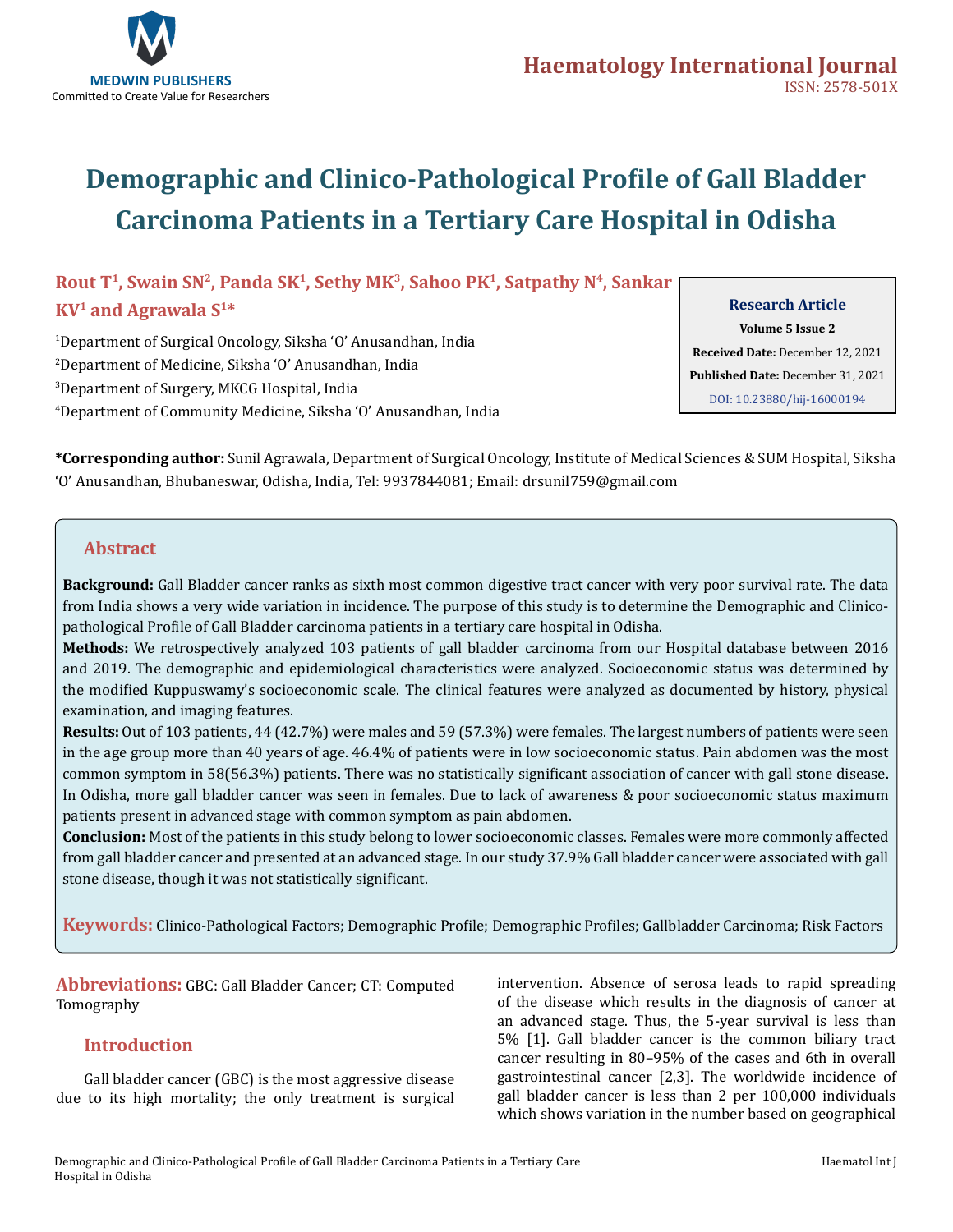distributions [3]. Based on different geographic areas and ethnicities incidence rates vary widely in North and South American, Indians mainly in Chilean Mapuche Indians [4]. Worldwide gallbladder cancer has its significant, unique, and remarkable gender, geographic and ethnic variation in its incidence [5]. In Chilean women it is the most leading cause of cancer death and it is the most aggressive cancer with very poor survival rate.

Gallbladder cancer has very low incidence from the west however, the data from India has variation in the incidence when it's compared between Northern and Southern parts of India [6]. It is one of the five most common gastrointestinal cancers in north-east part of India 6. The disease is very advanced and rarely detected at an early stage with a very poor clinical outcome. This variability is likely due to the combination of environmental and genetic factors. Northern India shows the highest incidence of gall bladder cancer [7]. The highest incidence rates of gallbladder cancer are found to be 21.5 per 100000 in females in Delhi, 13.8 per 100000 in Karachi and 12.9 per 100 000 in Quito [7]. Gall bladder cancer is one of the most extensive diseases in north and northeastern states of Uttar Pradesh, Bihar, Odisha, West Bengal and Assam [8]. Higher incidence ratio is seen in women than men [9]. A prolonged clinical history of gallstones has become the single most important risk factor associated with the development of GBC independent of age or sex [10]. Thus, the aim of the present study was to undertake an institutional survey to estimate the prevalence and stage of Gall bladder cancer and association with gall stones visiting to the tertiary care hospital in Odisha.

#### **Materials and Methods**

The demographic data and clinical profile of 103 patients diagnosed as Gallbladder cancer was studied from January 2016 to December 2019. The demographic features included

## **[Haematology International Journal](https://medwinpublishers.com/HIJ/)**

age, sex, and socioeconomic status. Clinical profile included performance status, systematic examination, chief complaint, stage and extent of disease, clinical stage, and pathological features. The demographic characteristics and nonclinical characteristics were collected by interview. Socioeconomic status was determined by the modified Kuppuswamy's socioeconomic scale. Documentation of all the clinical features was done by history, physical examination, and imaging features. Ultrasound and computed tomography (CT) scan report were taken for Gallbladder cancer and stone. Statistical analysis was done to see the association between the variables by using SPSS version 20.0.

#### **Results**

Data was collected from a hospital database of diagnosed gallbladder cancers on histopathology reports. There were 103 cases of gall bladder cancer from January 2016 to December 2019. 44(42.7%) were males and 59(57.3%) were females. The largest number of patients in the study 93(90.3%) were seen in the age group more than 40 years of age. The mean age of the patients of gall bladder cancer was 58.8 years. All the patients belonged to eastern part of India, with the majority of patients from Khurda 36 (35.0%) followed by Puri 15  $(14.6\%)$  and Nayagarh 8 $(7.8\%)$ . The occupation of the patients was recorded and most of them were Homemakers 48(46.6%) among females and Farmers 35(34.4%) among male. 93(90.3%) were uneducated.48 (46.4) patients belonged to no income group. 35(34.0%) patients belonged to lower socioeconomic class, 11(10.7%) were middle class and 9(8.7%) were higher class. Of all the 103 patients, there was no significant past or family history. 20(19.4%) patients had co-morbidities i.e. Diabetes mellitus in 11(10.7%) patients, hyper tension in 9(8.7%) patients, heart disease in 4 (3.9%) patients and Tuberculosis in 2 (1.9%) patients (Table 1).

| <b>Demographic Characteristics</b> | N(%)     |  |  |
|------------------------------------|----------|--|--|
| <b>Study Population</b>            | 103      |  |  |
| Median Age                         | 58.8yrs  |  |  |
| Range                              | 51-60yrs |  |  |
| Age distribution(years)            |          |  |  |
| < 40                               | 10(9.7)  |  |  |
| 41-50                              | 12(11.7) |  |  |
| 51-60                              | 38(36.9) |  |  |
| >60                                | 43(41.7) |  |  |
| <b>Districts</b>                   |          |  |  |
| Cuttack                            | 5(4.9)   |  |  |
| Jagatsinghpur                      | 1(1.0)   |  |  |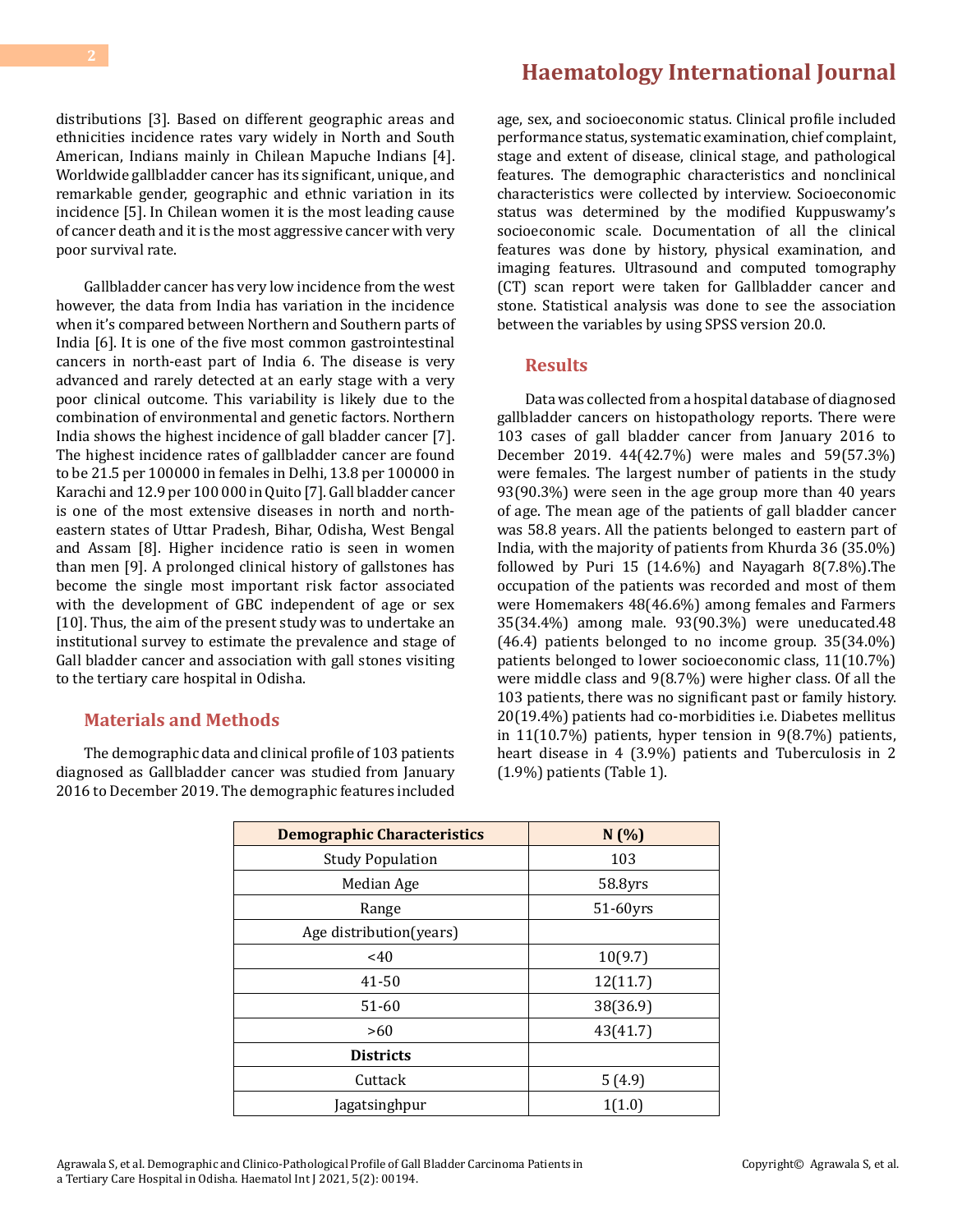| Kendrapara            | 5(4.9)    |  |  |
|-----------------------|-----------|--|--|
| Jajpur                | 5(4.9)    |  |  |
| Puri                  | 15 (14.6) |  |  |
| Khurda                | 36 (35.0) |  |  |
| Nayagarh              | 8(7.8)    |  |  |
| <b>Balasore</b>       | 2(1.9)    |  |  |
| <b>Bhadrak</b>        | 1(1.0)    |  |  |
| Mayurbhanj            | 2(1.9)    |  |  |
| Bargarh               | 4(3.9)    |  |  |
| Jharsuguda            | 3(2.9)    |  |  |
| Deogarh               | 1(1.0)    |  |  |
| Dhenkanal             | 1(1.0)    |  |  |
| Angul                 | 1(1.0)    |  |  |
| Keonjhar              | 4(3.9)    |  |  |
| Sundargarh            | 5(4.9)    |  |  |
| Ganjam                | 2(1.9)    |  |  |
| Outside Odisha        | 2(1.9)    |  |  |
| Gender                |           |  |  |
| Male                  | 44(42.7)  |  |  |
| Female                | 59(57.3)  |  |  |
| <b>Occupation</b>     |           |  |  |
| Farmer                | 35(34.4)  |  |  |
| <b>Business</b>       | 11(10.7)  |  |  |
| Job                   | 9(8.7)    |  |  |
| Homemakers            | 48(46.6)  |  |  |
| <b>Education</b>      |           |  |  |
| Educated              | 10(9.7)   |  |  |
| Uneducated            | 93(90.3)  |  |  |
| <b>SES</b>            |           |  |  |
| Lower class           | 48(46.4)  |  |  |
| <b>Upper lower</b>    | 35(34.0)  |  |  |
| Middle class          | 11(10.7)  |  |  |
| Higher class          | 9(8.7)    |  |  |
| Co-morbidity          |           |  |  |
| <b>DM</b>             | 11(10.7)  |  |  |
| <b>HTN</b>            | 9(8.7)    |  |  |
| <b>CardiacIllness</b> | 4(3.9)    |  |  |
| TB                    | 2(1.9)    |  |  |

**Table 1:** Showing the demographic data.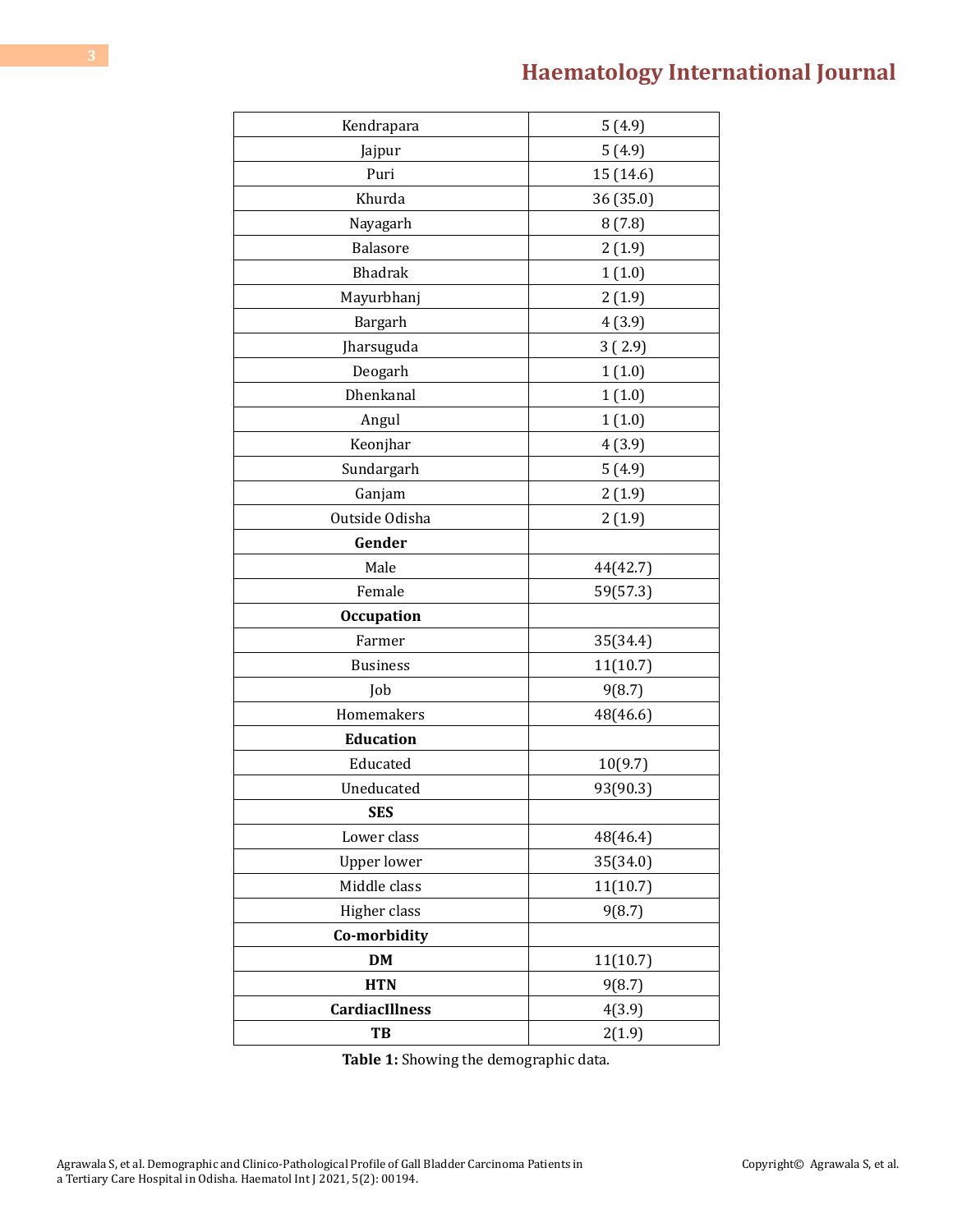Table 2 illustrates the clinic pathological profile of patients. 96(93.20%) patients in this study group had advanced disease (Stage III or IV) at presentation. 94(91.3%) Patients were restricted in physically strenuous activity but ambulatory and able to carry out their work. The pain abdomen was the most common symptom in 58(56.3%) patients. Jaundice was present in 37(35.9%) patients and 8(7.8%) patients were asymptomatic. 6 (5.8%) patients presented with palpable gall bladder, 4(3.9%) patients with ascites and 21(20.4%) patients having icterus. CA 19.9 was more than 200U/ml in 84(81.6%) patients. In Ultrasound Abdomen 29(28.2%) patients were having suspicious Lymphadenopathy out of which 6(5.8%) cases were operated because of regional lymph nodes at periportal region and associated stones were found in 20(19.4%) patients.

In CECT Abdomen, 19(18.4%) patients were found to have gall stones associated with advance disease. Out of them 5 cases were resectable, 14 were unresectable and 6(5.8%) patients were found metastatic. Poorly differentiated adenocarcinoma was the predominant histology in 101(98.0%) patients followed by adenosquamous carcinoma in 2(2.0%) patients. In 103 patients only 9 (8.7%) patients were found operable and 94(91.2%) were inoperable. Out of 94 inoperable cases, 31(30.1%) patients were received palliative chemotherapy, 64(62.1%) patients were given best supportive care. Out of the 9(8.7%) operated cases 1(1.0%) patient was having stage I, 6(5.8%) patients with stage II and2(1.9%) patient with stage III disease Table 3.

| <b>Performance Status</b>                                                                                                               | N(%)         |
|-----------------------------------------------------------------------------------------------------------------------------------------|--------------|
| Restricted in physically strenuous activity but ambulatory & able to carry out work of a sedentary<br>nature.(ECOG-1)                   | 94(91.3)     |
| Ambulatory & capable of self-care, but unable to carry out any work activities, up and about more<br>than 50% of working hours.(ECOG-2) | 6(5.8)       |
| Capable of only limited self-care, confined to bed or chair requires assistance more than 50% of<br>working hours.(ECOG-3)              | 3(2.9)       |
| <b>Chief Complaint</b>                                                                                                                  |              |
| Pain abdomen                                                                                                                            | 58(56.3)     |
| Jaundice                                                                                                                                | 37(35.9)     |
| Asymptomatic                                                                                                                            | 8(7.8)       |
| <b>Syestemic Examination</b>                                                                                                            |              |
| Icterus++                                                                                                                               | 21(20.4)     |
| Palpable GB                                                                                                                             | 6(5.8)       |
| Ascites                                                                                                                                 | 4(3.9)       |
| CA 19.9(U/ml)                                                                                                                           |              |
| $\leq 40$                                                                                                                               | 12(11.7)     |
| 40-100                                                                                                                                  | 6(5.8)       |
| 100-200                                                                                                                                 | 1(1.0)       |
| $>200$                                                                                                                                  | 84(81.6)     |
| <b>Clinical Stage</b>                                                                                                                   |              |
| <b>STAGE I</b>                                                                                                                          | $\mathbf{0}$ |
| <b>STAGE II</b>                                                                                                                         | 7(6.8)       |
| <b>STAGE III</b>                                                                                                                        | 17(16.5)     |
| <b>STAGE IV</b>                                                                                                                         | 79(76.6)     |
| <b>USG-Findings</b>                                                                                                                     |              |
| Periportal lymph nodes                                                                                                                  | 6(5.8)       |
| Paraortic-aortic node                                                                                                                   | 23(22.3)     |
| No lymph nodes                                                                                                                          | 74(71.8)     |

Agrawala S, et al. Demographic and Clinico-Pathological Profile of Gall Bladder Carcinoma Patients in a Tertiary Care Hospital in Odisha. Haematol Int J 2021, 5(2): 00194.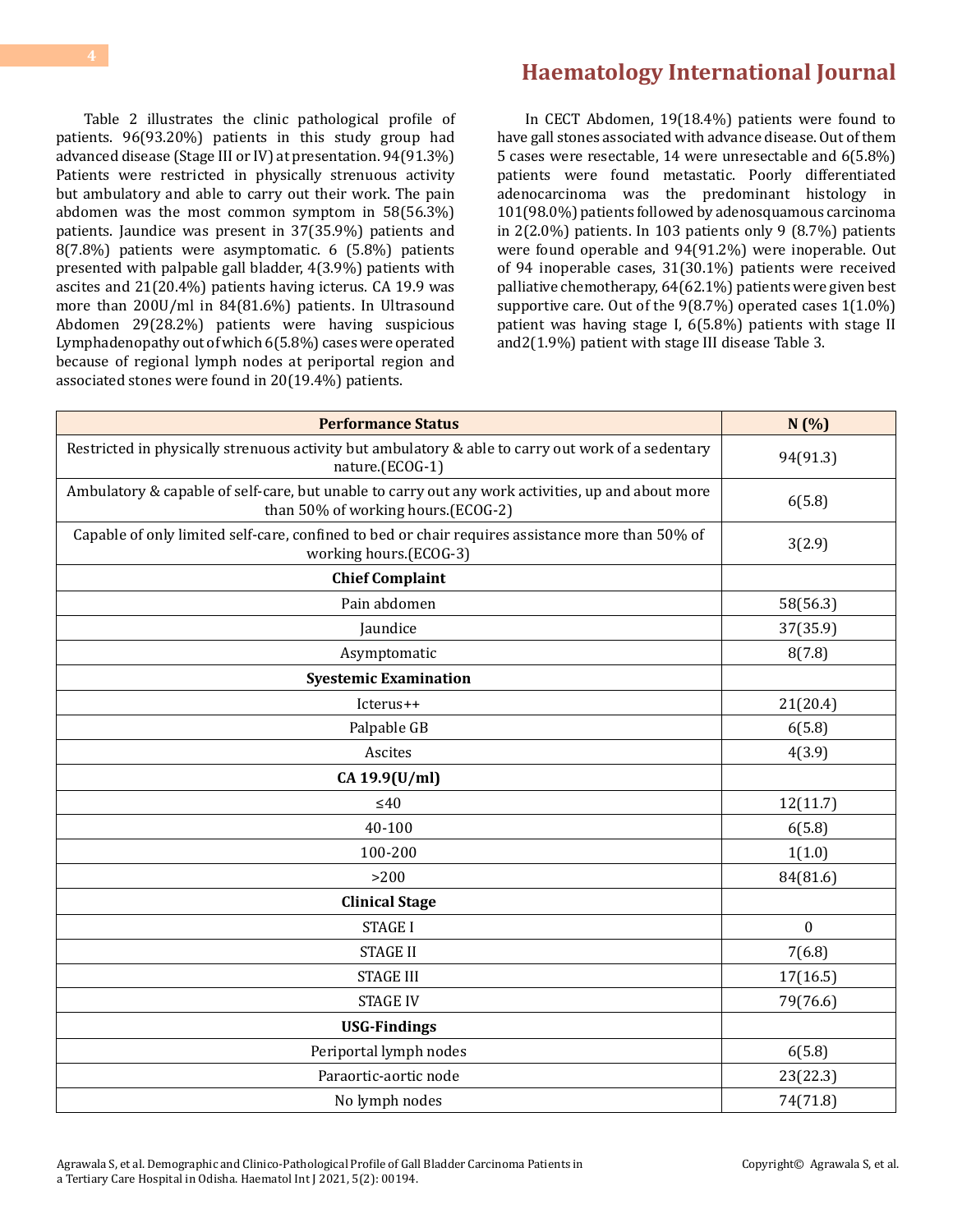| <b>Ct Scan Findings</b>            |           |
|------------------------------------|-----------|
| No CT Report Available             | 40(38.8)  |
| <b>Stone Associated</b>            | 19(18.4)  |
| Metastatic                         | 6(5.8)    |
| Gall bladder mass                  | 38(36.9)  |
| <b>Fnac/Final Histopathology</b>   |           |
| Adenocarcinoma                     | 101(98.0) |
| Adenosquamous                      | 2(2.0)    |
| <b>Pathological Stage</b>          |           |
| Stage I                            | 1(1.0)    |
| Stage II                           | 6(5.8)    |
| Stage III                          | 2(1.9)    |
| <b>Treatment</b>                   |           |
| Surgery with adjuvant chemotherapy | 9(8.7)    |
| palliative chemotherapy            | 31(30.1)  |
| Best supportive care               | 63(61.2)  |
| <b>3yrs Follow Up</b>              |           |
| Regular                            | 5(4.9)    |
| Death/Lost to Follow up            | 98(95.1)  |

**Table 2:** Clinicopathological profile of patients.

|               |                | Staging N (%) |          |              |                  | p-value                    |
|---------------|----------------|---------------|----------|--------------|------------------|----------------------------|
|               |                | II&III        | IV       | <b>Total</b> | Chi-square value | (p-value<0.05 significant) |
|               | 20-30yrs       | 2(7.4)        | 1(1.3)   | 3(2.9)       |                  |                            |
| Age           | 31-60yrs       | 15(55.6)      | 42(55.3) | 57(55.3)     | 2.733            |                            |
|               | 61-90yrs       | 10(37.0)      | 33(43.4) | 43(41.7)     |                  | 0.255                      |
|               | Male           | 11(40.7)      | 33(43.4) | 44(42.7)     |                  |                            |
| Gender        | Female         | 16(59.3)      | 43(56.6) | 59(57.3)     | 0.058            | 0.809                      |
|               | Lower class    | 18(66.7)      | 65(85.5) | 83(80.6)     |                  |                            |
| <b>SES</b>    | Higher class   | 9(33.3)       | 11(14.5) | 20(19.4)     | 4.529            | 0.033                      |
| <b>Stone</b>  | <b>YES</b>     | 13(48.1)      | 26(34.2) | 39(37.9)     |                  |                            |
|               | N <sub>O</sub> | 14(51.9)      | 50(65.8) | 64(62.1)     | 1.645            | 0.2                        |
| Adj treatment | <b>YES</b>     | 5(18.5)       | 6(7.9)   | 11(10.7)     |                  |                            |
|               | N <sub>O</sub> | 22(81.5)      | 70(92.1) | 92(89.3)     | 2.357            | 0.125                      |

**Table 3:** Association between variables.

Chi-square test was used to find an association between sets of two variables, i.e., age, gender, SES, stone and adj treatment. All the above-said association was found to be statistically non-significant (p-value > 0.05), except for SES. It was seen that patient with lower classes reported at higher clinical stage of gall bladder carcinoma (p-value = 0.03).

#### **Discussion**

In this present study the demographic and clinicopathological profile of 103 patients of gallbladder carcinoma were studied in a Tertiary care hospital. All the patients were from the eastern part of India, majority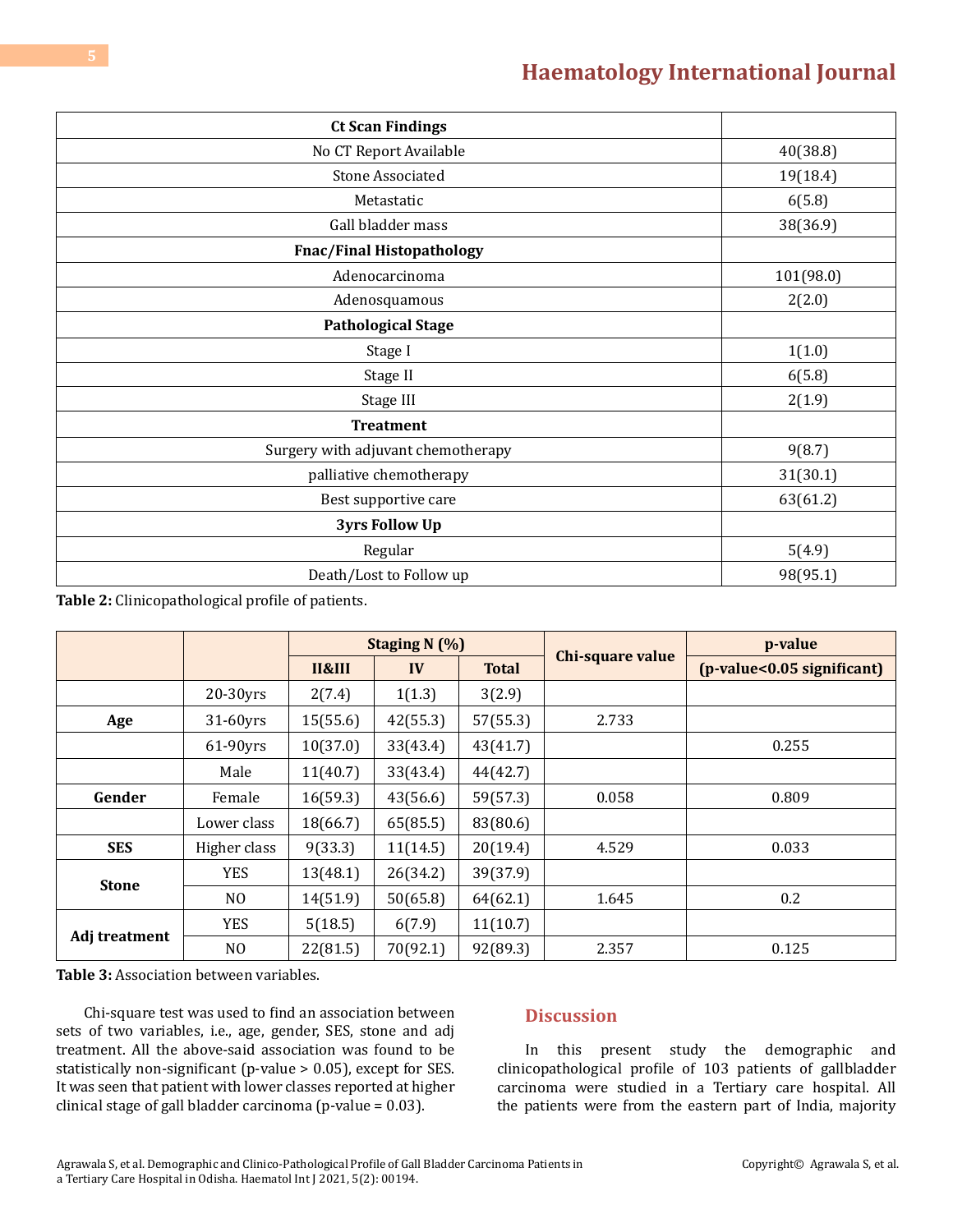belongs to Khurda and Puri districts in Odisha. GBC incidence increases with age and the mean age at diagnosis is 64-69.4 years [10]. In our study the mean age of diagnosis was found to be 58.8 years. Worldwide the incidence of GBC is more in females as compared to males, mainly found in the northern part of India, Pakistan, and in American-Indians [11,12]. In this present study, 57.3% of the patients were females supporting the literature. In northern part of India, GBC is the most common gastrointestinal malignancy in women and the common cause of malignant surgical obstructive jaundice [13].

In our study, 46.4% (48) of patients were belonged to lower class or lower socioeconomic class. Diabetes is a risk factor for gall stone disease but in the absence of diabetes mellitus the risk of developing Gallbladder cancer can exist [14]. In our study, 10.7% (11) of the patients are having diabetes mellitus out of which only 3(2.9%) patients were associated with gall bladder stone. 92(89.3%) patients were non-diabetic in which 37(35.9%) patients had stones. More the depth of infiltration higher is the chances of metastatic rates. Progression of T-stage rom T2 to T4 tumors increases the rate of distant metastasis from 16% to 79% and nodal metastasis from 33% to 69% [15]. Majority of patients with gall bladder cancer present with advanced disease and they have a universally poor prognosis. In patients belonging to lower economic class with inability to differentiate symptoms of early GBC and those of gallstone disease are the major problems causing diagnosis at an advance stage [16]. In our study, 6.8% of the patient had an early stage disease (Stage II), and 93.2% patients had locally advanced or metastatic disease. A study by Batra, et al. [17] has reported lower incidence of early-stage disease (approximately 5%) in comparison to the present study, and the rest 95% patients had either locally advanced or metastatic disease. Increasingly early stage GBC is diagnosed incidentally because of the coexistence of symptomatic cholelithiasis. Studies have reported that almost 19% to 33% of the patients who underwent cholecystectomies for benign diseases were incidentally detected to have early stage GBC [18].

#### **Conclusion**

An epidemiological profile of the population of Eastern part of India for the patients diagnosed of Gallbladder cancer has been sketched here. The median age of presentation was 40 years with female predominance (57.3%). Majority of the diagnosed cases belong to no income group and low income group. Majority of them reported at the advanced stage depicts the negligence of the health care among the population. In our study 37.9% were associated with gall bladder stone, though not statistically significant. The limited number of studies and their contradictory results give rise to a need of more studies in this direction. Majority of the

## **[Haematology International Journal](https://medwinpublishers.com/HIJ/)**

patients had advanced disease and metastasis which needs early detection and improvement of survival. The limitation of our study is that it is a hospital based study which might not reflect the whole community. Further population based studies are required to better characterize the epidemiological & clinicopathological characteristics of Gall bladder cancer and association with gallstone disease. Can early cholecystectomy or asymptomatic gall stone disease with suspicious clinical characteristics prevent incidence of GBC? It is a big question & need to be further studied. Genetic analysis is required to detect specific gene amplification in gall bladder cancer which may lead to targeted therapy in near future.

#### **References**

- 1. [Shaffer EA \(2008\) Gallbladder cancer: The basics.](https://pubmed.ncbi.nlm.nih.gov/21960896/) [Gastroenterol Hepatol 4\(10\): 737-741.](https://pubmed.ncbi.nlm.nih.gov/21960896/)
- 2. [Hundal R, Shaffer EA \(2014\) Gallbladder cancer:](https://pubmed.ncbi.nlm.nih.gov/24634588/) [Epidemiology and outcome. Clin Epidemiol 6: 99-109.](https://pubmed.ncbi.nlm.nih.gov/24634588/)
- 3. [Nemunaitis JM, Glabeman UB, Soares H, Belmonte J,](https://pubmed.ncbi.nlm.nih.gov/29914418/) [Liem B, et al. \(2018\) Gallbladder cancer : review of a](https://pubmed.ncbi.nlm.nih.gov/29914418/)  [rare orphan gastrointestinal cancer with a focus on](https://pubmed.ncbi.nlm.nih.gov/29914418/)  [populations of New Mexico. BMC Cancer 18\(1\): 665.](https://pubmed.ncbi.nlm.nih.gov/29914418/)
- 4. [Ponce ECL, Miquel JF, Munoz N, Herrero R, Ferrecio C,](https://pubmed.ncbi.nlm.nih.gov/11760569/) [et al. \(2001\) Epidemiology and Molecular Pathology of](https://pubmed.ncbi.nlm.nih.gov/11760569/) [Gallbladder Cancer. CA Cancer J Clin 51\(6\): 349-364.](https://pubmed.ncbi.nlm.nih.gov/11760569/)
- 5. [Dubey AP, Rawat K, Pathi N, Viswanath S, Rathore A, et](https://www.ojionline.org/article.asp?issn=2589-1871;year=2018;volume=2;issue=1;spage=3;epage=6;aulast=Dubey;type=0)  [al. \(2018\) Carcinoma of Gall Bladder : Demographic and](https://www.ojionline.org/article.asp?issn=2589-1871;year=2018;volume=2;issue=1;spage=3;epage=6;aulast=Dubey;type=0) [Clinicopathological Profile in Indian Patients. Oncol J](https://www.ojionline.org/article.asp?issn=2589-1871;year=2018;volume=2;issue=1;spage=3;epage=6;aulast=Dubey;type=0) [India 2\(1\): 3-6.](https://www.ojionline.org/article.asp?issn=2589-1871;year=2018;volume=2;issue=1;spage=3;epage=6;aulast=Dubey;type=0)
- 6. Dronacharya Routh (2017) Clinics in Surgery Gallbladder Carcinoma : A Reason to Worry in North and North Eastern India. Clin Surg 2: 1-2.
- 7. [Unisa S, Jagannath P, Dhir V, Khandelwal C, Sarangi L, et al.](https://pubmed.ncbi.nlm.nih.gov/21241429/)  [\(2011\) Population-based study to estimate prevalence](https://pubmed.ncbi.nlm.nih.gov/21241429/)  [and determine risk factors of gallbladder diseases in the](https://pubmed.ncbi.nlm.nih.gov/21241429/) [rural Gangetic basin of North India. HPB 13\(2\): 117-125.](https://pubmed.ncbi.nlm.nih.gov/21241429/)
- 8. [Nandakumar A, Gupta PC, Gangadharan P, Visweswara](https://pubmed.ncbi.nlm.nih.gov/15849747/)  [RN, Parkin DM \(2005\) Geographic pathology revisited:](https://pubmed.ncbi.nlm.nih.gov/15849747/) [Development of an atlas of cancer in India. Int J Cancer](https://pubmed.ncbi.nlm.nih.gov/15849747/) [116\(5\): 740-754.](https://pubmed.ncbi.nlm.nih.gov/15849747/)
- 9. [Dhir V, Mohandas KM \(1999\) Epidemiology of digestive](https://pubmed.ncbi.nlm.nih.gov/10063743/)  [tract cancers in India IV. Gall bladder and pancreas.](https://pubmed.ncbi.nlm.nih.gov/10063743/)  [Indian J Gastroenterol 18\(1\): 24-28.](https://pubmed.ncbi.nlm.nih.gov/10063743/)
- 10. [Fuks D, Regimbeau JM, Treut YPL, Bachellier P, Raventos](https://pubmed.ncbi.nlm.nih.gov/21547420/) [A, et al. \(2011\) Incidental gallbladder cancer by the AFC-](https://pubmed.ncbi.nlm.nih.gov/21547420/)